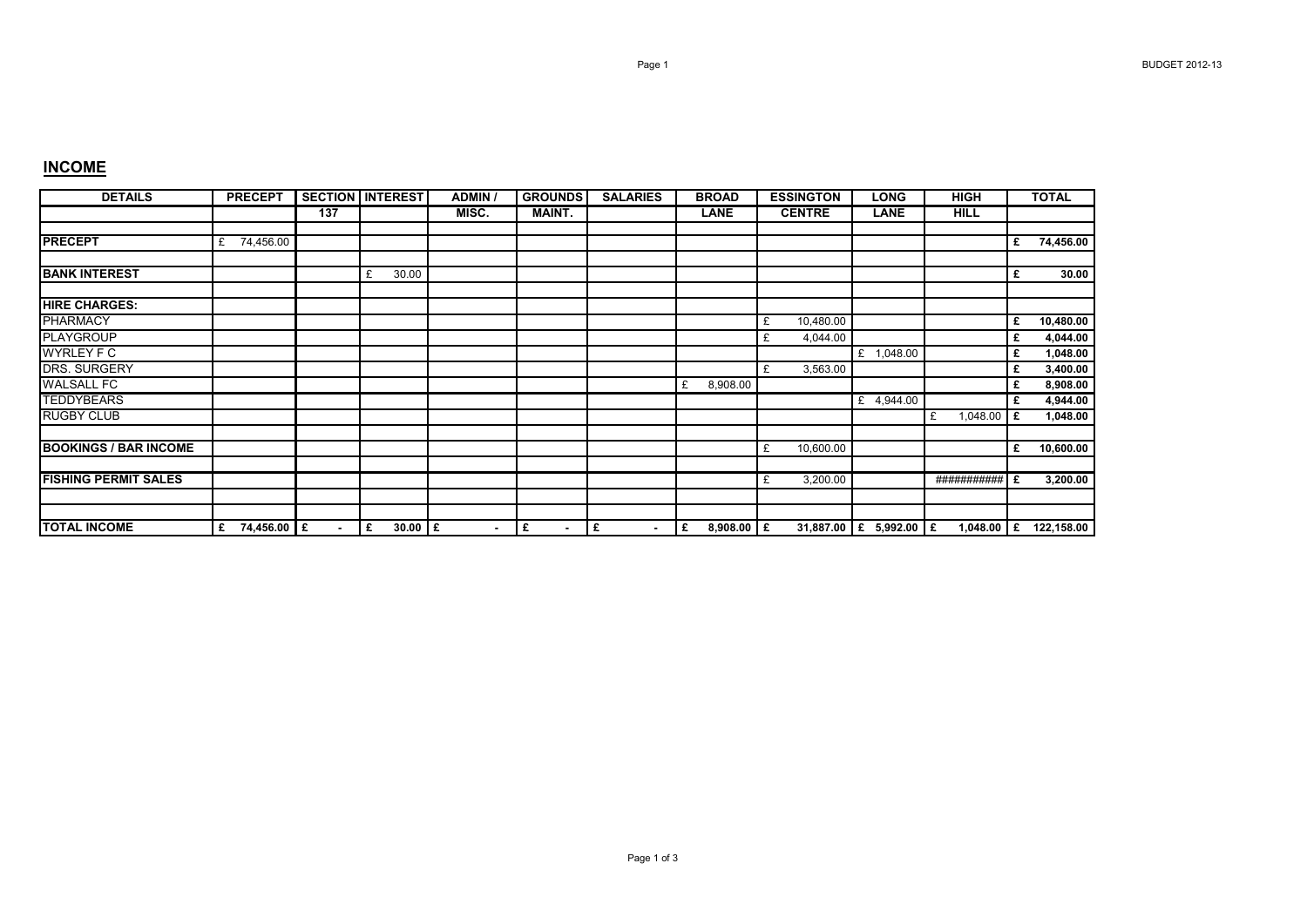## **EXPENDITURE**

| <b>DETAILS</b>                             | <b>PRECEPT</b> | 137         | <b>SECTION INTEREST</b> |              | <b>ADMIN /</b><br>MISC. | <b>GROUNDS</b><br><b>MAINT.</b> | <b>SALARIES</b>                            | <b>BROAD</b><br><b>LANE</b> |    | <b>ESSINGTON</b><br><b>CENTRE</b> | <b>HIGH</b><br><b>LONG</b><br><b>LANE</b><br><b>HILL</b> |  | <b>TOTAL</b> |                         |
|--------------------------------------------|----------------|-------------|-------------------------|--------------|-------------------------|---------------------------------|--------------------------------------------|-----------------------------|----|-----------------------------------|----------------------------------------------------------|--|--------------|-------------------------|
| <b>SALARIES:</b>                           |                |             |                         |              |                         |                                 |                                            |                             |    |                                   |                                                          |  |              |                         |
| <b>CLERK(Inc NI &amp; Pension Contrib)</b> |                |             |                         |              |                         |                                 | £<br>25,957.00                             |                             |    |                                   |                                                          |  |              | £ 25,957.00             |
| ECC (Inc NI contributions)                 |                |             |                         |              |                         |                                 | £<br>5,724.00                              |                             |    |                                   |                                                          |  | £            | 5,724.00                |
| ECC (Odd jobs)                             |                |             |                         |              |                         |                                 | £<br>6,000.00                              |                             |    |                                   |                                                          |  | £            | 6,000.00                |
|                                            |                |             |                         |              |                         |                                 |                                            |                             |    |                                   |                                                          |  |              |                         |
| <b>RATES</b>                               |                |             |                         |              |                         |                                 |                                            |                             | £  |                                   | 7,100.00 £ 2,000.00                                      |  | £            | 9,100.00                |
|                                            |                |             |                         |              |                         |                                 |                                            |                             |    |                                   |                                                          |  |              |                         |
| <b>UTILITIES</b>                           |                |             |                         |              |                         |                                 |                                            |                             |    |                                   |                                                          |  |              |                         |
| GAS                                        |                |             |                         |              |                         |                                 |                                            |                             | £  | 6,850.00                          |                                                          |  | £            | 6,850.00                |
| ELECTRICITY                                |                |             |                         |              |                         |                                 |                                            |                             | £  |                                   | 8,000.00 £ 5,900.00                                      |  | £            | 13,900.00               |
| <b>WATER</b>                               |                |             |                         |              |                         |                                 |                                            |                             | £  | 1,500.00                          | £<br>385.00                                              |  | £            | 1,885.00                |
| TELEPHONE/INTERNET                         |                |             |                         |              |                         |                                 |                                            |                             | £  | 800.00                            |                                                          |  | £            | 800.00                  |
|                                            |                |             |                         |              |                         |                                 |                                            |                             |    |                                   |                                                          |  |              |                         |
| <b>ADMINISTRATION:</b>                     |                |             |                         |              |                         |                                 |                                            |                             |    |                                   |                                                          |  |              |                         |
| <b>MAGAZINE AD</b>                         |                |             |                         | £            | 200.00                  |                                 |                                            |                             |    |                                   |                                                          |  | £            | 200.00                  |
| MEMBERSHIPS / DONATIONS                    |                | £1,000.00   |                         | £            | 650.00                  |                                 |                                            |                             |    |                                   |                                                          |  | £            | 1,650.00                |
| PETTY CASH                                 |                |             |                         | £            | 1.200.00                |                                 |                                            |                             |    |                                   |                                                          |  | £            | 1,200.00                |
| <b>INSURANCE</b>                           |                |             |                         | £            | 6,102.00                |                                 |                                            |                             |    |                                   |                                                          |  | £            | 6,102.00                |
| <b>CHAIRMANS ALLOWANCE</b>                 |                |             |                         | £            | 400.00                  |                                 |                                            |                             |    |                                   |                                                          |  | £            | 400.00                  |
| <b>CIVIC SUNDAY</b>                        |                |             |                         | £            | 2,500.00                |                                 |                                            |                             |    |                                   |                                                          |  | £            | 2,500.00                |
| <b>AUDIT FEE</b>                           |                |             |                         | £            | 1.000.00                |                                 |                                            |                             |    |                                   |                                                          |  | £            | 1,000.00                |
| <b>REFUSE / SANITARY EQUIPMENT</b>         |                |             |                         | £            | 2,500.00                |                                 |                                            |                             |    |                                   |                                                          |  | £            | 2,500.00                |
| <b>CLEANING MATERIALS</b>                  |                |             |                         | £            | 250.00                  |                                 |                                            |                             |    |                                   |                                                          |  | £            | 250.00                  |
| BAILIFFS & OTHER HONORARIUM                |                |             |                         | £            | 900.00                  |                                 |                                            |                             |    |                                   |                                                          |  | £            | 900.00                  |
| <b>ELECTION CONTINGENCY</b>                |                |             |                         | £            | 1.000.00                |                                 |                                            |                             |    |                                   |                                                          |  | £            | 1,000.00                |
| <b>MISCELLANEOUS ITEMS</b>                 |                |             |                         | £            | 3,500.00                |                                 |                                            |                             |    |                                   |                                                          |  | £            | 3,500.00                |
| <b>TRAINING</b>                            |                |             |                         | £            | 300.00                  |                                 |                                            |                             |    |                                   |                                                          |  | £            | 300.00                  |
| <b>GROUNDS MAINTENANCE</b>                 |                |             |                         |              |                         | £ 3,500.00                      |                                            |                             |    |                                   |                                                          |  | £            | 3,500.00                |
|                                            |                |             |                         |              |                         |                                 |                                            |                             |    |                                   |                                                          |  |              |                         |
| <b>BUILDING MAINTENANCE</b>                |                |             |                         |              |                         |                                 |                                            |                             | £  |                                   | 2,000.00 £ 1,000.00                                      |  | £            | 3,000.00                |
|                                            |                |             |                         |              |                         |                                 |                                            |                             |    |                                   |                                                          |  |              |                         |
| PHASE 6 REFURBISHMENT                      |                |             |                         |              |                         |                                 |                                            |                             | £  | 20,000.00                         |                                                          |  |              | £ $20,000.00$           |
| <b>TOTAL EXPENDITURE</b>                   | £              | £1,000.00 £ | $\sim$                  | $\mathbf{E}$ |                         |                                 | $20,502.00$ $E$ 3,500.00 $E$ 37,681.00 $E$ | $\sim$                      | Ι£ |                                   | 46,250.00   £ 9,285.00   £                               |  |              | $\mathsf{E}$ 118,218.00 |